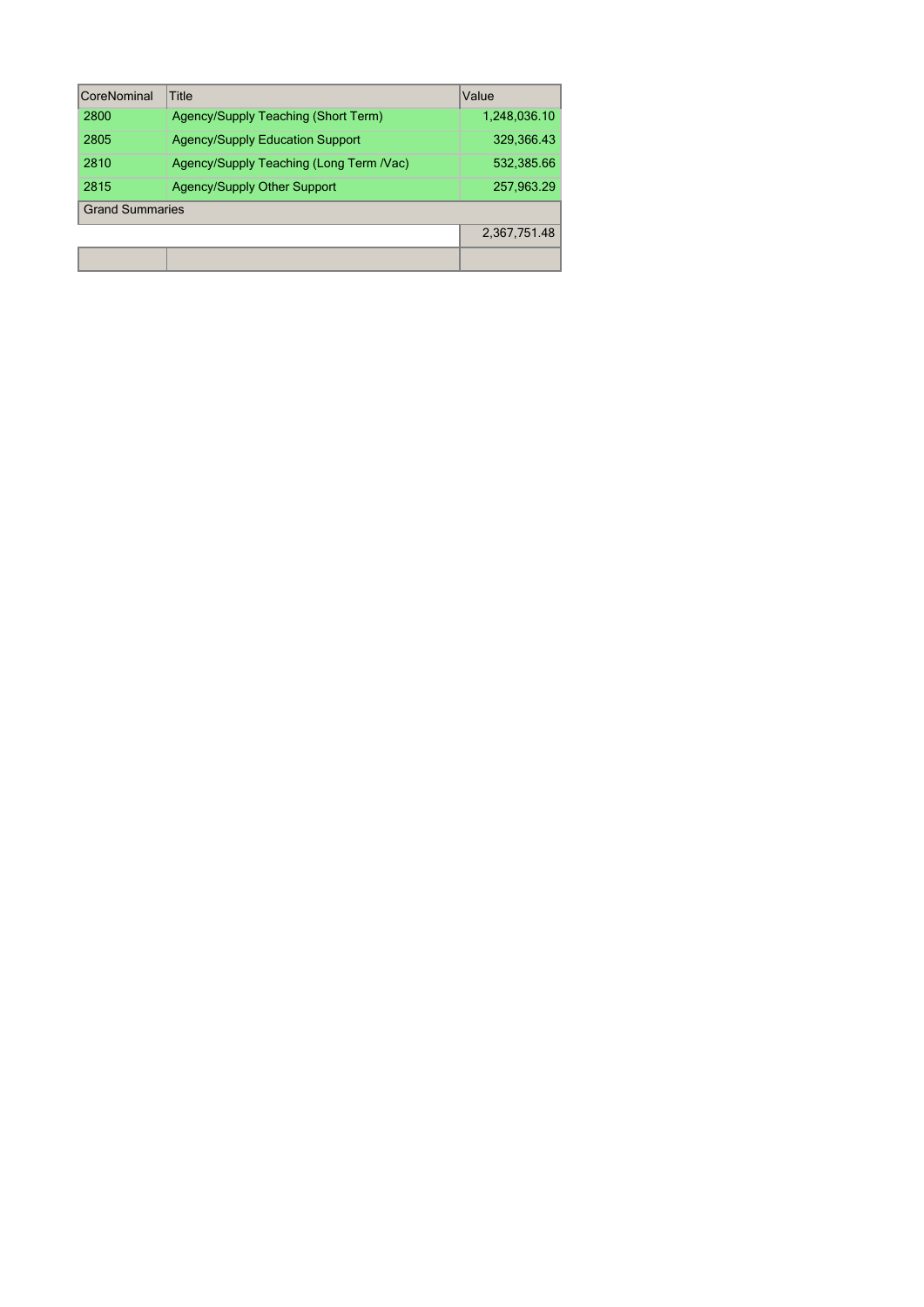| Nominal        | Title                                 | Value      |
|----------------|---------------------------------------|------------|
| AET2800        | <b>Agency Supply Cover - Teaching</b> | 700.00     |
| ANG2800        | Agency/Supply Teaching (Short Term)   | 16,503.88  |
| APA2800        | Agency/Supply Teaching (Short Term)   | 3,050.00   |
| <b>BCA2800</b> | Agency/Supply Teaching (Short Term)   | 32,364.00  |
| <b>BPA2800</b> | Agency/Supply Teaching (Short Term)   | 2,728.83   |
| <b>BRO2800</b> | Agency/Supply Teaching (Short Term)   | 32,314.73  |
| <b>BTA2800</b> | Agency/Supply Teaching (Short Term)   | 33,578.10  |
| <b>CAL2800</b> | Agency/Supply Teaching (Short Term)   | 3,099.00   |
| <b>CCA2800</b> | Agency/Supply Teaching (Short Term)   | 32,342.36  |
| <b>CDA2800</b> | Agency/Supply Teaching (Short Term)   | 27,796.12  |
| <b>CPA2800</b> | Agency/Supply Teaching (Short Term)   | 8,771.59   |
| <b>CSC2800</b> | Agency/Supply Teaching (Short Term)   | 2,280.00   |
| <b>CSS2800</b> | Agency/Supply Teaching (Short Term)   |            |
| <b>CWA2800</b> | Agency/Supply Teaching (Short Term)   |            |
| <b>ECA2800</b> | Agency/Supply Teaching (Short Term)   | 4,622.12   |
| <b>ECC2800</b> | Agency/Supply Teaching (Short Term)   | 60.00      |
| <b>EPA2800</b> | Agency/Supply Teaching (Short Term)   |            |
| <b>ESA2800</b> | Agency/Supply Teaching (Short Term)   |            |
| <b>FDA2800</b> | Agency/Supply Teaching (Short Term)   | 4,462.02   |
| FDP2800        | Agency/Supply Teaching (Short Term)   | 56,949.72  |
| <b>FIP2800</b> | Agency/Supply Teaching (Short Term)   | 20,214.63  |
| <b>FPA2800</b> | Agency/Supply Teaching (Short Term)   | 5,649.00   |
| <b>FXA2800</b> | Agency/Supply Teaching (Short Term)   | 94,002.27  |
| GBA2800        | Agency/Supply Teaching (Short Term)   |            |
| GFA2800        | Agency/Supply Teaching (Short Term)   |            |
| GRA2800        | Agency/Supply Teaching (Short Term)   | 4,176.60   |
| <b>GWA2800</b> | Agency/Supply Teaching (Short Term)   | 32,970.00  |
| <b>HPA2800</b> | Agency/Supply Teaching (Short Term)   | 283.00     |
| <b>HRA2800</b> | Agency/Supply Teaching (Short Term)   | 3,399.00   |
| HSA2800        | Agency/Supply Teaching (Short Term)   | 60,508.60  |
| <b>HWA2800</b> | Agency/Supply Teaching (Short Term)   | 3,459.00   |
| <b>KWA2800</b> | Agency/Supply Teaching (Short Term)   | 32,918.55  |
| LFP2800        | Agency/Supply Teaching (Short Term)   | 16,360.55  |
| <b>LPA2800</b> | Agency/Supply Teaching (Short Term)   |            |
| <b>MBA2800</b> | Agency/Supply Teaching (Short Term)   | 111,125.76 |
| <b>MCC2800</b> | Agency/Supply Teaching (Short Term)   |            |
| <b>MEA2800</b> | Agency/Supply Teaching (Short Term)   | 14,822.40  |
| <b>MHA2800</b> | Agency/Supply Teaching (Short Term)   |            |
| <b>MPA2800</b> | Agency/Supply Teaching (Short Term)   | 4,197.12   |
| MTA2800        | Agency/Supply Teaching (Short Term)   | 8,344.34   |
| <b>NFA2800</b> | Agency/Supply Teaching (Short Term)   | 2,401.20   |
| <b>NLA2800</b> | Agency/Supply Teaching (Short Term)   | 1,790.00   |
| <b>NOP2800</b> | Agency/Supply Teaching (Short Term)   | 1,365.00   |
| <b>NPS2800</b> | Agency/Supply Teaching (Short Term)   | 9,965.00   |
| <b>NRA2800</b> | Agency/Supply Teaching (Short Term)   | 4,186.86   |
| NTH2800        | Agency/Supply Teaching (Short Term)   | 568.78     |
| <b>NWT2800</b> | Agency/Supply Teaching (Short Term)   | 14,280.00  |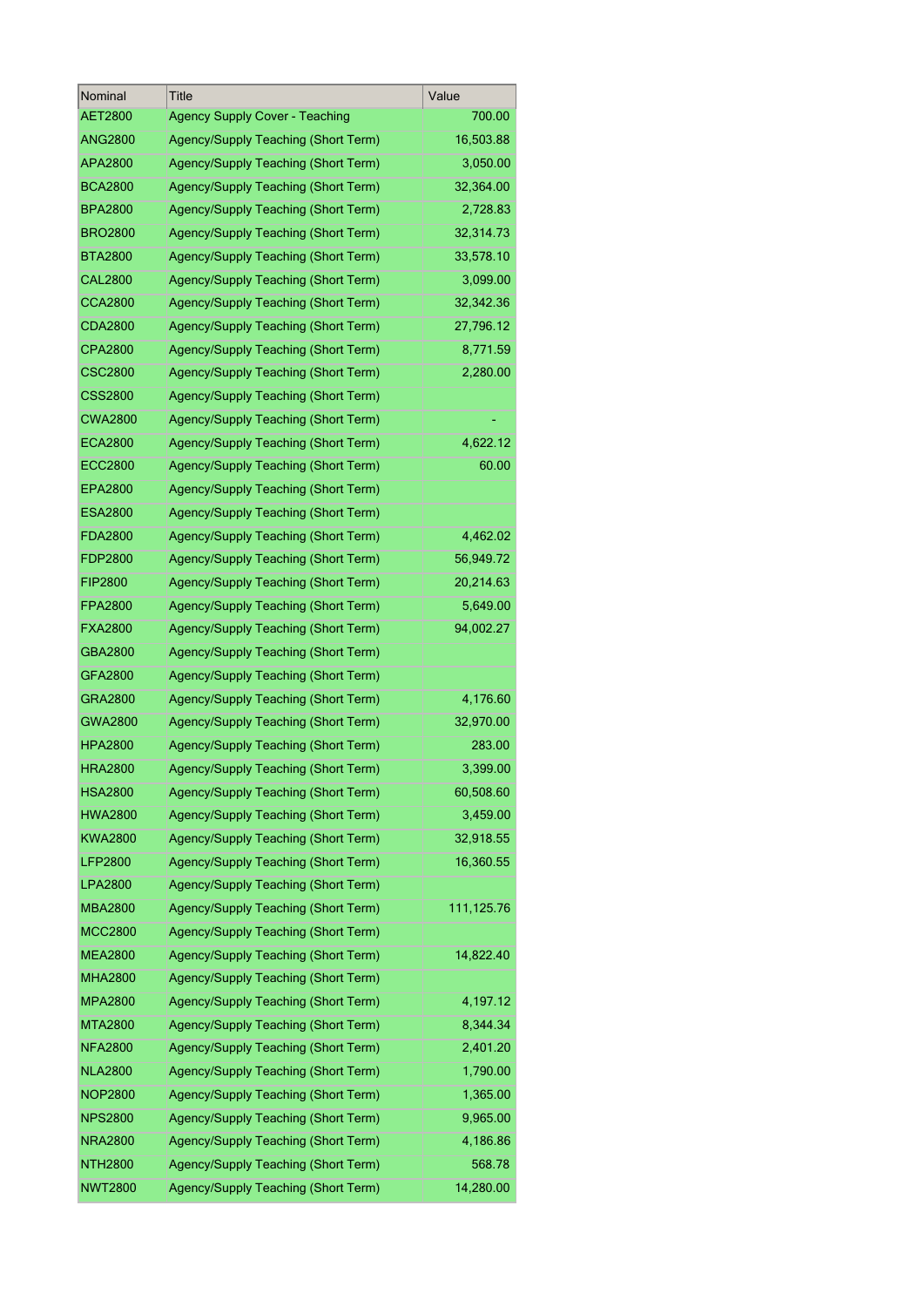| <b>OKA2800</b>         | Agency/Supply Teaching (Short Term) |              |
|------------------------|-------------------------------------|--------------|
| <b>OMA2800</b>         | Agency/Supply Teaching (Short Term) | 6,967.55     |
| <b>PIO2800</b>         | Agency/Supply Teaching (Short Term) |              |
| <b>PKA2800</b>         | Agency/Supply Teaching (Short Term) |              |
| <b>PPA2800</b>         | Agency/Supply Teaching (Short Term) | 2,463.00     |
| <b>PSA2800</b>         | Agency/Supply Teaching (Short Term) | 19,827.74    |
| <b>RID2800</b>         | Agency/Supply Teaching (Short Term) |              |
| <b>RPA2800</b>         | Agency/Supply Teaching (Short Term) | 5,240.00     |
| <b>RWS2800</b>         | Agency/Supply Teaching (Short Term) | 9,906.03     |
| RYA2800                | Agency/Supply Teaching (Short Term) | 34,544.00    |
| <b>SBA2800</b>         | Agency/Supply Teaching (Short Term) | 15,440.81    |
| <b>SHA2800</b>         | Agency/Supply Teaching (Short Term) | 10,969.00    |
| <b>SHC2800</b>         | Agency/Supply Teaching (Short Term) | 88,840.53    |
| <b>SHL2800</b>         | Agency/Supply Teaching (Short Term) | 10,128.00    |
| <b>SJA2800</b>         | Agency/Supply Teaching (Short Term) | 4,532.25     |
| <b>STH2800</b>         | Agency/Supply Teaching (Short Term) | 30,072.00    |
| <b>SVA2800</b>         | Agency/Supply Teaching (Short Term) | 2,100.00     |
| <b>TDS2800</b>         | Agency/Supply Teaching (Short Term) |              |
| <b>TEC2800</b>         | Agency/Supply Teaching (Short Term) | 16,453.56    |
| <b>TGW2800</b>         | Agency/Supply Teaching (Short Term) | 11,123.00    |
| <b>TPA2800</b>         | Agency/Supply Teaching (Short Term) |              |
| <b>TSS2800</b>         | Agency/Supply Teaching (Short Term) |              |
| <b>TTA2800</b>         | Agency/Supply Teaching (Short Term) |              |
| <b>TTC2800</b>         | Agency/Supply Teaching (Short Term) | 23,418.00    |
| <b>UTT2800</b>         | Agency/Supply Teaching (Short Term) |              |
| <b>WCA2800</b>         | Agency/Supply Teaching (Short Term) | 19,292.52    |
| <b>WNA2800</b>         | Agency/Supply Teaching (Short Term) | 19,283.52    |
| <b>WPA2800</b>         | Agency/Supply Teaching (Short Term) | 4,234.99     |
| <b>WTA2800</b>         | Agency/Supply Teaching (Short Term) |              |
| <b>Grand Summaries</b> |                                     |              |
|                        |                                     | 1,043,446.63 |
| 59415.18               |                                     |              |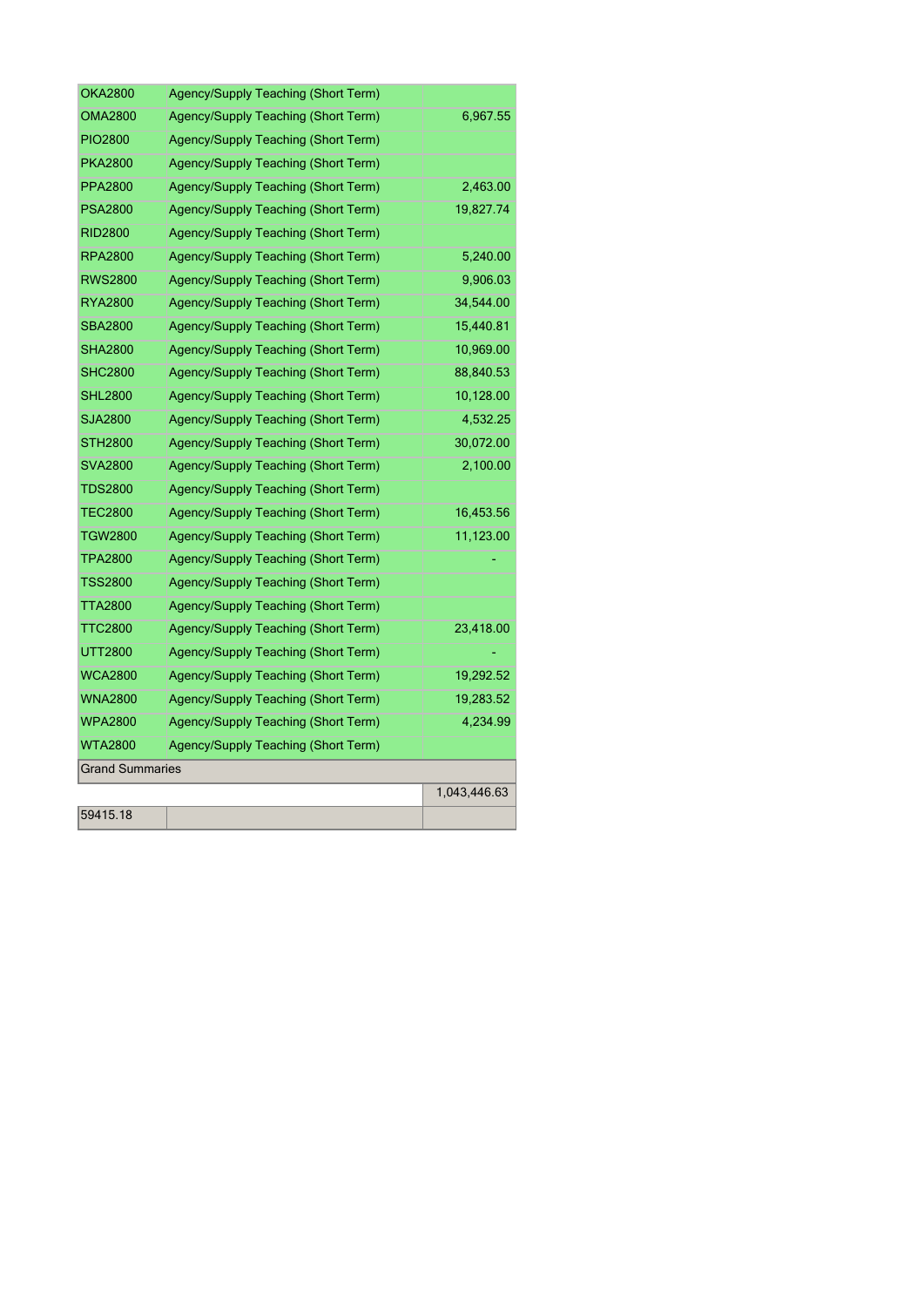| Nominal        | Title                                  | Value     |
|----------------|----------------------------------------|-----------|
| <b>ANG2805</b> | <b>Agency/Supply Education Support</b> |           |
| APA2805        | <b>Agency/Supply Education Support</b> |           |
| <b>BCA2805</b> | <b>Agency/Supply Education Support</b> |           |
| <b>BPA2805</b> | <b>Agency/Supply Education Support</b> |           |
| <b>BRO2805</b> | <b>Agency/Supply Education Support</b> | 4,267.60  |
| <b>BTA2805</b> | <b>Agency/Supply Education Support</b> |           |
| <b>CAL2805</b> | <b>Agency/Supply Education Support</b> | 9,548.00  |
| <b>CCA2805</b> | <b>Agency/Supply Education Support</b> |           |
| <b>CDA2805</b> | <b>Agency/Supply Education Support</b> |           |
| <b>CPA2805</b> | <b>Agency/Supply Education Support</b> | 22,853.96 |
| <b>CSC2805</b> | <b>Agency/Supply Education Support</b> | 50,598.87 |
| <b>CSS2805</b> | <b>Agency/Supply Education Support</b> |           |
| <b>CWA2805</b> | <b>Agency/Supply Education Support</b> |           |
| <b>ECA2805</b> | <b>Agency/Supply Education Support</b> |           |
| ECC2805        | <b>Agency/Supply Education Support</b> |           |
| EPA2805        | <b>Agency/Supply Education Support</b> |           |
| <b>ESA2805</b> | <b>Agency/Supply Education Support</b> |           |
| <b>FDA2805</b> | <b>Agency/Supply Education Support</b> |           |
| <b>FDP2805</b> | <b>Agency/Supply Education Support</b> |           |
| FIP2805        | <b>Agency/Supply Education Support</b> | 137.00    |
| <b>FPA2805</b> | <b>Agency/Supply Education Support</b> | 975.00    |
| <b>FXA2805</b> | <b>Agency/Supply Education Support</b> | 368.75    |
| GBA2805        | <b>Agency/Supply Education Support</b> |           |
| GFA2805        | <b>Agency/Supply Education Support</b> |           |
| GRA2805        | <b>Agency/Supply Education Support</b> | 10,906.60 |
| <b>GWA2805</b> | <b>Agency/Supply Education Support</b> |           |
| <b>HPA2805</b> | <b>Agency/Supply Education Support</b> |           |
| <b>HRA2805</b> | <b>Agency/Supply Education Support</b> | 846.00    |
| <b>HSA2805</b> | <b>Agency/Supply Education Support</b> |           |
| <b>HWA2805</b> | <b>Agency/Supply Education Support</b> |           |
| KWA2805        | <b>Agency/Supply Education Support</b> | 12,134.29 |
| <b>LFP2805</b> | <b>Agency/Supply Education Support</b> | 16,974.95 |
| LPA2805        | <b>Agency/Supply Education Support</b> |           |
| <b>MBA2805</b> | <b>Agency/Supply Education Support</b> | 561.00    |
| <b>MCC2805</b> | <b>Agency/Supply Education Support</b> |           |
| <b>MEA2805</b> | <b>Agency/Supply Education Support</b> |           |
| <b>MHA2805</b> | <b>Agency/Supply Education Support</b> |           |
| <b>MPA2805</b> | <b>Agency/Supply Education Support</b> | 50,851.02 |
| <b>MTA2805</b> | <b>Agency/Supply Education Support</b> |           |
| <b>NFA2805</b> | <b>Agency/Supply Education Support</b> |           |
| <b>NLA2805</b> | <b>Agency/Supply Education Support</b> | 5,210.00  |
| <b>NOP2805</b> | <b>Agency/Supply Education Support</b> | 17,794.50 |
| <b>NPS2805</b> | <b>Agency/Supply Education Support</b> | 37,130.00 |
| <b>NRA2805</b> | <b>Agency/Supply Education Support</b> |           |
| <b>NTH2805</b> | <b>Agency/Supply Education Support</b> |           |
| <b>NWT2805</b> | <b>Agency/Supply Education Support</b> |           |
| <b>OKA2805</b> | <b>Agency/Supply Education Support</b> |           |
|                |                                        |           |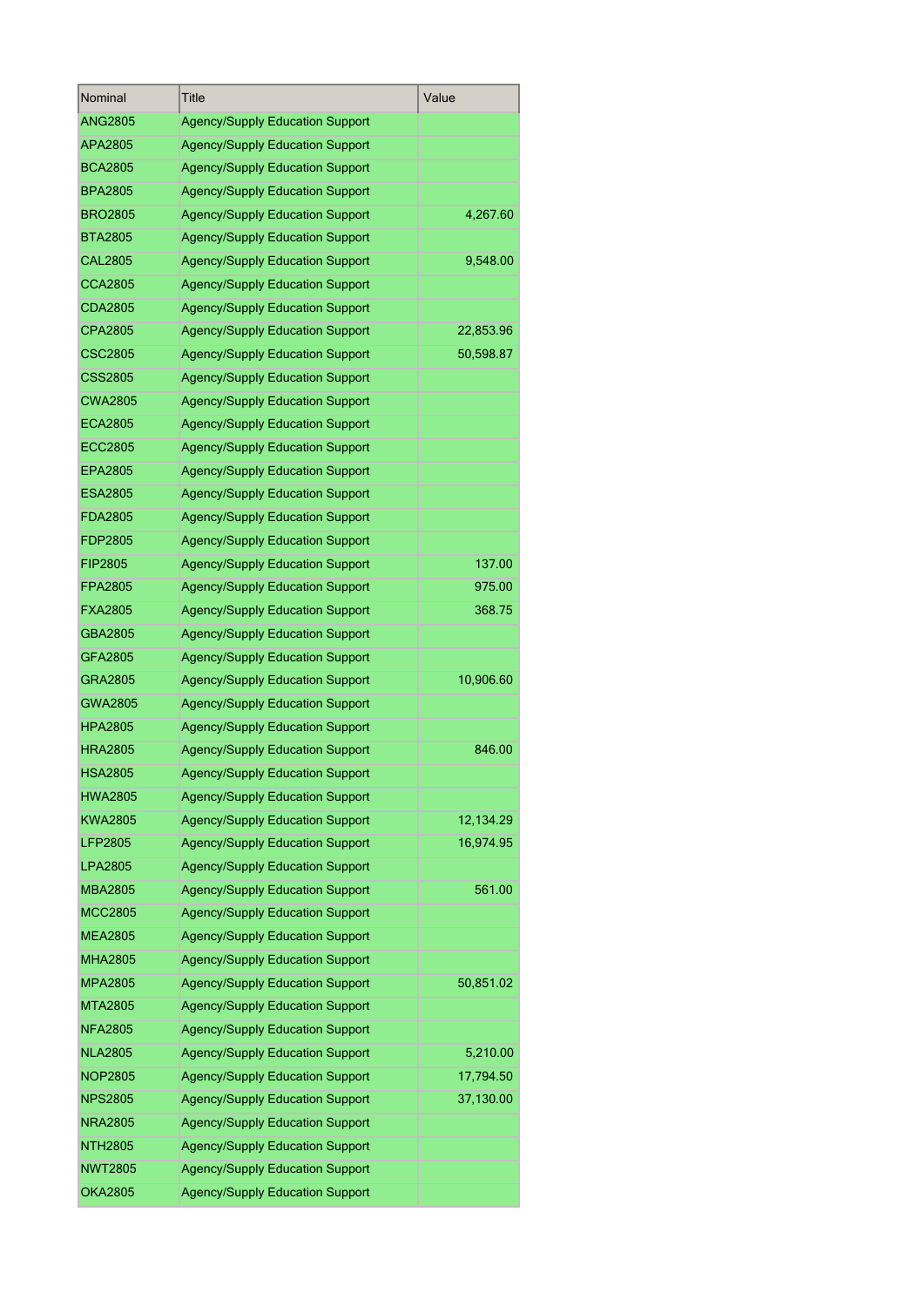| OMA2805                | <b>Agency/Supply Education Support</b> | 11,934.95  |
|------------------------|----------------------------------------|------------|
| PIO2805                | <b>Agency/Supply Education Support</b> | 13,639.50  |
| <b>PKA2805</b>         | <b>Agency/Supply Education Support</b> |            |
| PPA2805                | <b>Agency/Supply Education Support</b> |            |
| <b>PSA2805</b>         | <b>Agency/Supply Education Support</b> | 14,572.61  |
| <b>RID2805</b>         | <b>Agency/Supply Education Support</b> | 16,304.34  |
| RPA2805                | <b>Agency/Supply Education Support</b> | 657.00     |
| <b>RWS2805</b>         | <b>Agency/Supply Education Support</b> |            |
| <b>RYA2805</b>         | <b>Agency/Supply Education Support</b> |            |
| <b>SBA2805</b>         | <b>Agency/Supply Education Support</b> | 369.02     |
| <b>SHA2805</b>         | <b>Agency/Supply Education Support</b> |            |
| <b>SHC2805</b>         | <b>Agency/Supply Education Support</b> |            |
| <b>SHL2805</b>         | <b>Agency/Supply Education Support</b> |            |
| SJA2805                | <b>Agency/Supply Education Support</b> |            |
| <b>STH2805</b>         | <b>Agency/Supply Education Support</b> | 3,495.20   |
| <b>SVA2805</b>         | <b>Agency/Supply Education Support</b> | 98.00      |
| <b>TDS2805</b>         | <b>Agency/Supply Education Support</b> |            |
| <b>TEC2805</b>         | <b>Agency/Supply Education Support</b> |            |
| <b>TGW2805</b>         | <b>Agency/Supply Education Support</b> |            |
| <b>TPA2805</b>         | <b>Agency/Supply Education Support</b> | 9,074.50   |
| <b>TSS2805</b>         | <b>Agency/Supply Education Support</b> |            |
| <b>TTA2805</b>         | <b>Agency/Supply Education Support</b> |            |
| <b>TTC2805</b>         | <b>Agency/Supply Education Support</b> |            |
| <b>UTT2805</b>         | <b>Agency/Supply Education Support</b> |            |
| <b>WCA2805</b>         | <b>Agency/Supply Education Support</b> | 16,533.77  |
| <b>WNA2805</b>         | <b>Agency/Supply Education Support</b> |            |
| <b>WPA2805</b>         | <b>Agency/Supply Education Support</b> | 1,530.00   |
| <b>WTA2805</b>         | <b>Agency/Supply Education Support</b> |            |
| <b>Grand Summaries</b> |                                        |            |
|                        |                                        | 329,366.43 |
| 59415.18               |                                        |            |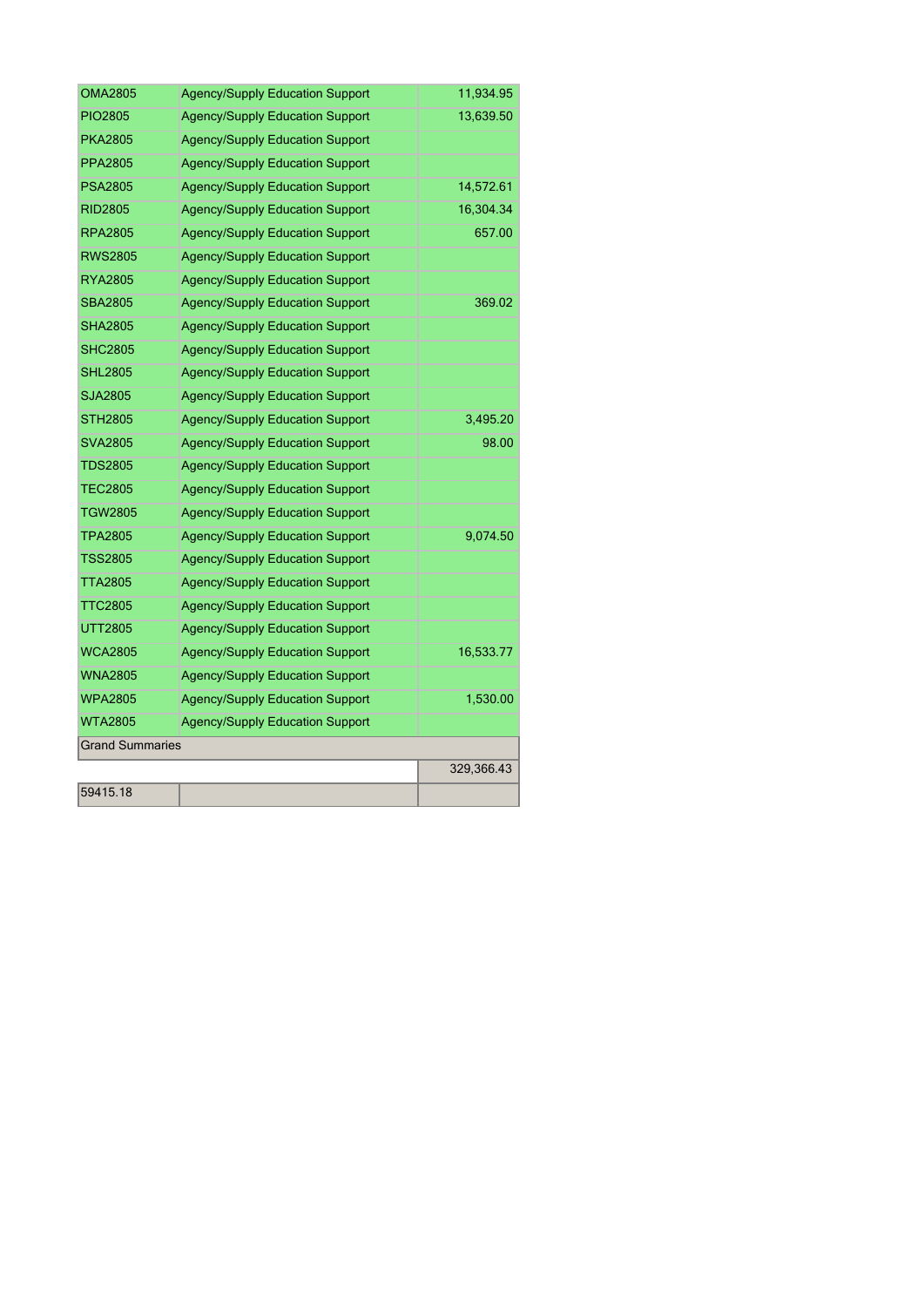| Nominal        | Title                                   | Value     |
|----------------|-----------------------------------------|-----------|
| AET2810        | <b>Agency Supply Cover - Premises</b>   |           |
| <b>ANG2810</b> | Agency/Supply Teaching (Long Term /Vac) |           |
| APA2810        | Agency/Supply Teaching (Long Term /Vac) |           |
| <b>BCA2810</b> | Agency/Supply Teaching (Long Term /Vac) | 54,421.90 |
| <b>BPA2810</b> | Agency/Supply Teaching (Long Term /Vac) |           |
| <b>BRO2810</b> | Agency/Supply Teaching (Long Term /Vac) | 26,973.93 |
| <b>BTA2810</b> | Agency/Supply Teaching (Long Term /Vac) |           |
| <b>CAL2810</b> | Agency/Supply Teaching (Long Term /Vac) | 17,000.00 |
| <b>CCA2810</b> | Agency/Supply Teaching (Long Term /Vac) | 23,131.30 |
| <b>CDA2810</b> | Agency/Supply Teaching (Long Term /Vac) |           |
| CPA2810        | Agency/Supply Teaching (Long Term /Vac) | 845.00    |
| <b>CSC2810</b> | Agency/Supply Teaching (Long Term /Vac) | 47,046.79 |
| <b>CSS2810</b> | Agency/Supply Teaching (Long Term /Vac) |           |
| <b>CWA2810</b> | Agency/Supply Teaching (Long Term /Vac) | 504.00    |
| <b>ECA2810</b> | Agency/Supply Teaching (Long Term /Vac) |           |
| <b>ECC2810</b> | Agency/Supply Teaching (Long Term /Vac) |           |
| <b>EPA2810</b> | Agency/Supply Teaching (Long Term /Vac) |           |
| <b>ESA2810</b> | Agency/Supply Teaching (Long Term /Vac) |           |
| FDA2810        | Agency/Supply Teaching (Long Term /Vac) | 10,951.15 |
| FDP2810        | Agency/Supply Teaching (Long Term /Vac) | 3,381.84  |
| FIP2810        | Agency/Supply Teaching (Long Term /Vac) | 5,998.50  |
| FPA2810        | Agency/Supply Teaching (Long Term /Vac) | 3,900.00  |
| <b>FXA2810</b> | Agency/Supply Teaching (Long Term /Vac) | 1,073.60  |
| GBA2810        | Agency/Supply Teaching (Long Term /Vac) |           |
| GFA2810        | Agency/Supply Teaching (Long Term /Vac) |           |
| GRA2810        | Agency/Supply Teaching (Long Term /Vac) | 46,979.40 |
| GWA2810        | Agency/Supply Teaching (Long Term /Vac) | 12,858.07 |
| <b>HPA2810</b> | Agency/Supply Teaching (Long Term /Vac) |           |
| <b>HRA2810</b> | Agency/Supply Teaching (Long Term /Vac) |           |
| HSA2810        | Agency/Supply Teaching (Long Term /Vac) | 33,966.32 |
| <b>HWA2810</b> | Agency/Supply Teaching (Long Term /Vac) |           |
| KWA2810        | Agency/Supply Teaching (Long Term /Vac) |           |
| LFP2810        | Agency/Supply Teaching (Long Term /Vac) |           |
| LPA2810        | Agency/Supply Teaching (Long Term /Vac) |           |
| <b>MBA2810</b> | Agency/Supply Teaching (Long Term /Vac) |           |
| <b>MCC2810</b> | Agency/Supply Teaching (Long Term /Vac) |           |
| <b>MEA2810</b> | Agency/Supply Teaching (Long Term /Vac) |           |
| <b>MHA2810</b> | Agency/Supply Teaching (Long Term /Vac) |           |
| <b>MPA2810</b> | Agency/Supply Teaching (Long Term /Vac) |           |
| MTA2810        | Agency/Supply Teaching (Long Term /Vac) | 45,054.39 |
| <b>NFA2810</b> | Agency/Supply Teaching (Long Term /Vac) |           |
| <b>NLA2810</b> | Agency/Supply Teaching (Long Term /Vac) |           |
| <b>NOP2810</b> | Agency/Supply Teaching (Long Term /Vac) |           |
| <b>NPS2810</b> | Agency/Supply Teaching (Long Term /Vac) | 12,850.00 |
| NRA2810        | Agency/Supply Teaching (Long Term /Vac) | 14,725.42 |
| NTH2810        | Agency/Supply Teaching (Long Term /Vac) | 9,555.11  |
| <b>NWT2810</b> | Agency/Supply Teaching (Long Term /Vac) |           |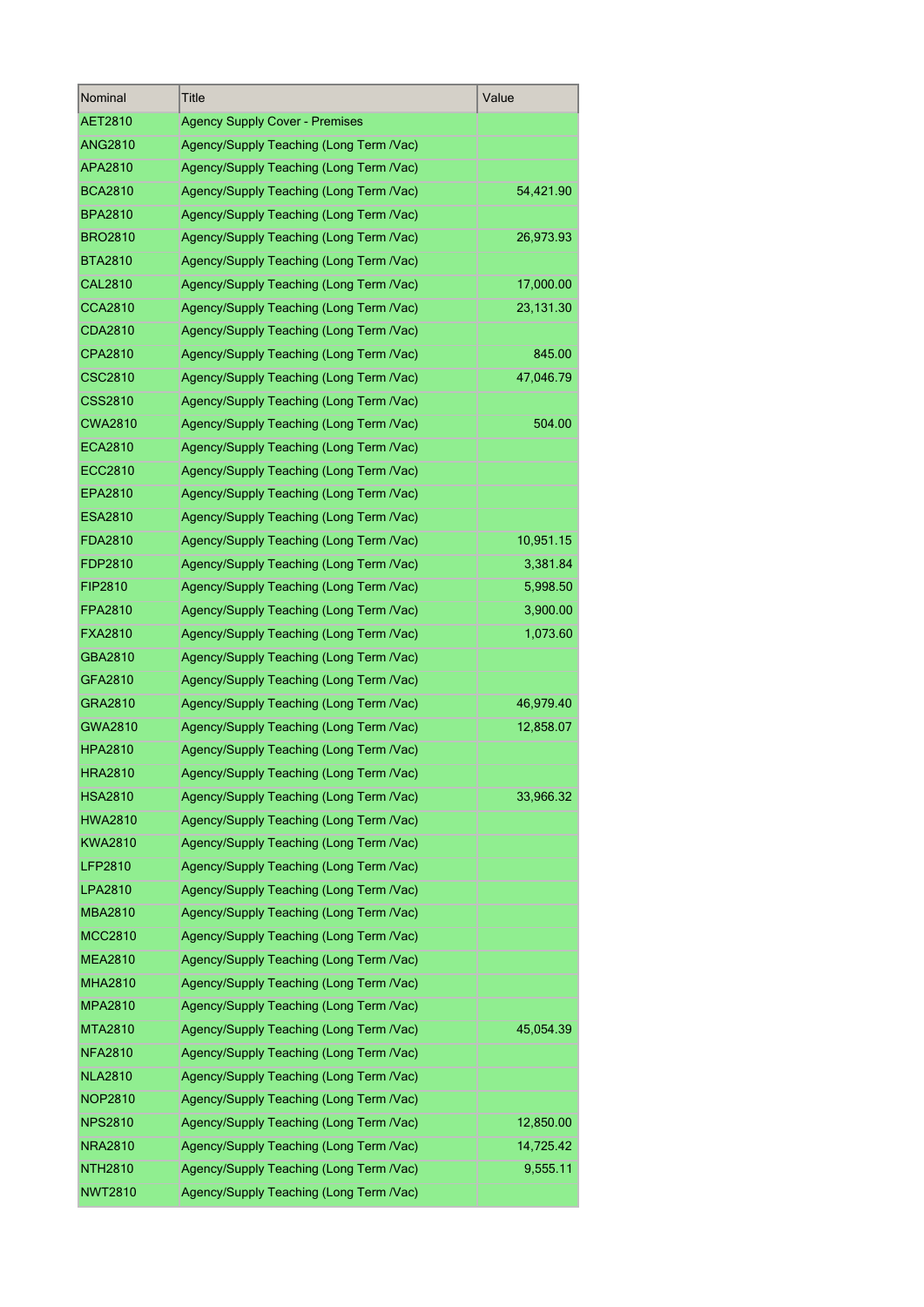| <b>OKA2810</b>         | Agency/Supply Teaching (Long Term /Vac) |            |
|------------------------|-----------------------------------------|------------|
| <b>OMA2810</b>         | Agency/Supply Teaching (Long Term /Vac) |            |
| PIO2810                | Agency/Supply Teaching (Long Term /Vac) |            |
| <b>PKA2810</b>         | Agency/Supply Teaching (Long Term /Vac) |            |
| <b>PPA2810</b>         | Agency/Supply Teaching (Long Term /Vac) |            |
| <b>PSA2810</b>         | Agency/Supply Teaching (Long Term /Vac) |            |
| <b>RID2810</b>         | Agency/Supply Teaching (Long Term /Vac) |            |
| <b>RPA2810</b>         | Agency/Supply Teaching (Long Term /Vac) |            |
| <b>RWS2810</b>         | Agency/Supply Teaching (Long Term /Vac) | 14,610.35  |
| <b>RYA2810</b>         | Agency/Supply Teaching (Long Term /Vac) |            |
| <b>SBA2810</b>         | Agency/Supply Teaching (Long Term /Vac) | 65,481.22  |
| <b>SHA2810</b>         | Agency/Supply Teaching (Long Term /Vac) |            |
| <b>SHC2810</b>         | Agency/Supply Teaching (Long Term /Vac) |            |
| <b>SHL2810</b>         | Agency/Supply Teaching (Long Term /Vac) |            |
| SJA2810                | Agency/Supply Teaching (Long Term /Vac) | 8,509.00   |
| STH2810                | Agency/Supply Teaching (Long Term /Vac) | 6,265.00   |
| <b>SVA2810</b>         | Agency/Supply Teaching (Long Term /Vac) |            |
| <b>TDS2810</b>         | Agency/Supply Teaching (Long Term /Vac) |            |
| <b>TEC2810</b>         | Agency/Supply Teaching (Long Term /Vac) |            |
| TGW2810                | Agency/Supply Teaching (Long Term /Vac) |            |
| TPA2810                | Agency/Supply Teaching (Long Term /Vac) | 2,250.00   |
| TSS2810                | Agency/Supply Teaching (Long Term /Vac) |            |
| <b>TTA2810</b>         | Agency/Supply Teaching (Long Term /Vac) |            |
| <b>TTC2810</b>         | Agency/Supply Teaching (Long Term /Vac) |            |
| UTT2810                | Agency/Supply Teaching (Long Term /Vac) | 29,670.26  |
| <b>WCA2810</b>         | Agency/Supply Teaching (Long Term /Vac) |            |
| <b>WNA2810</b>         | Agency/Supply Teaching (Long Term /Vac) |            |
| <b>WPA2810</b>         | Agency/Supply Teaching (Long Term /Vac) |            |
| WTA2810                | Agency/Supply Teaching (Long Term /Vac) |            |
| <b>Grand Summaries</b> |                                         |            |
|                        |                                         | 498,002.55 |
| 59415.18               |                                         |            |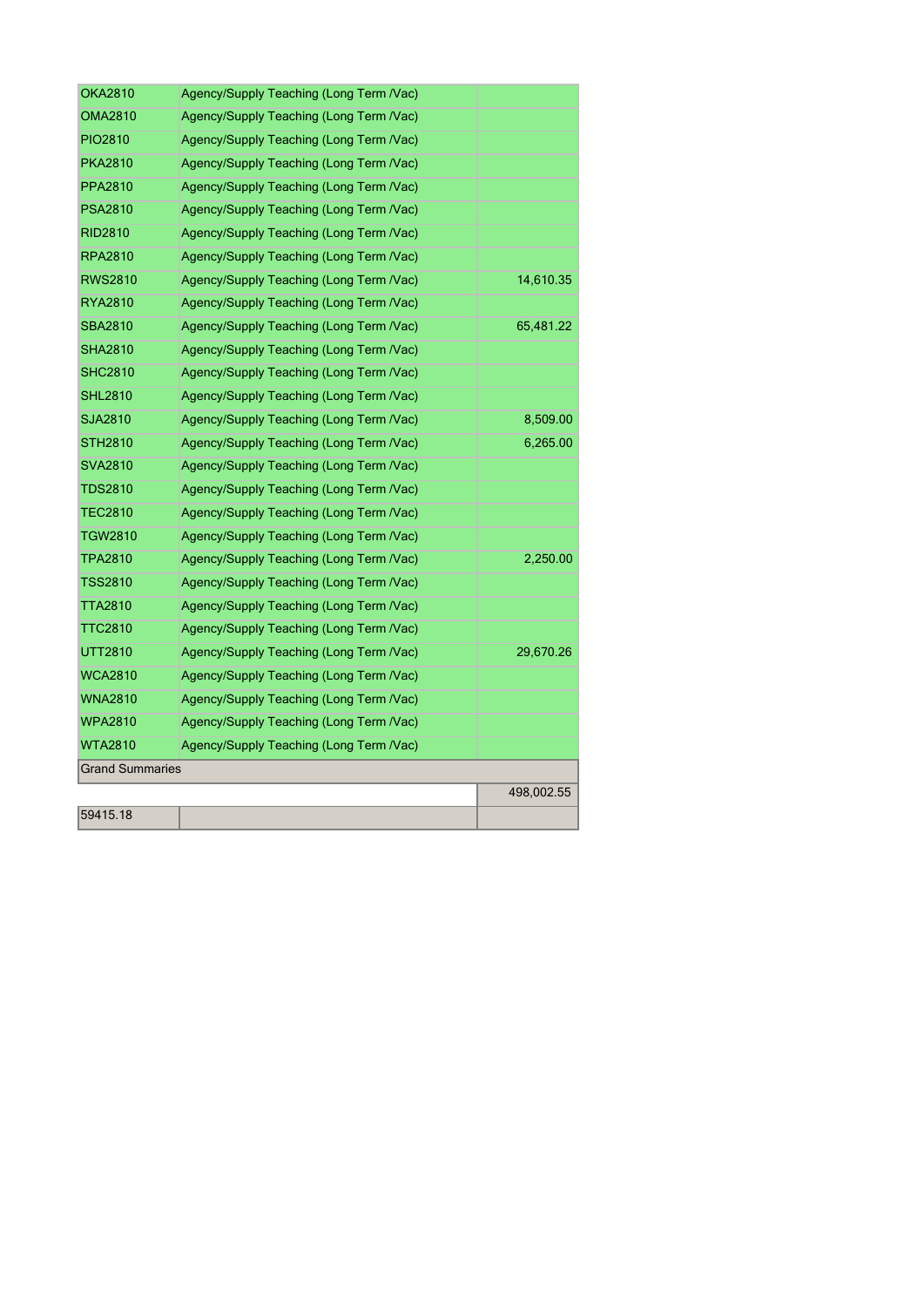| Nominal        | Title                              | Value     |
|----------------|------------------------------------|-----------|
| AET2815        | <b>Agency Supply Cover - Admin</b> | 93,041.38 |
| <b>ANG2815</b> | Agency/Supply Other Support        |           |
| APA2815        | <b>Agency/Supply Other Support</b> |           |
| BCA2815        | Agency/Supply Other Support        |           |
| BPA2815        | Agency/Supply Other Support        |           |
| BRO2815        | Agency/Supply Other Support        | 9,810.00  |
| <b>BTA2815</b> | <b>Agency/Supply Other Support</b> |           |
| <b>CAL2815</b> | Agency/Supply Other Support        |           |
| <b>CCA2815</b> | Agency/Supply Other Support        |           |
| CDA2815        | Agency/Supply Other Support        |           |
| CPA2815        | Agency/Supply Other Support        |           |
| CSC2815        | Agency/Supply Other Support        | 186.00    |
| CSS2815        | <b>Agency/Supply Other Support</b> |           |
| <b>CWA2815</b> | Agency/Supply Other Support        |           |
| ECA2815        | <b>Agency/Supply Other Support</b> |           |
| <b>ECC2815</b> | <b>Agency/Supply Other Support</b> |           |
| EPA2815        | Agency/Supply Other Support        |           |
| ESA2815        | <b>Agency/Supply Other Support</b> |           |
| FDA2815        | Agency/Supply Other Support        | 3,159.52  |
| FDP2815        | Agency/Supply Other Support        | 19,060.26 |
| FIP2815        | Agency/Supply Other Support        | 363.00    |
| FPA2815        | Agency/Supply Other Support        |           |
| FXA2815        | Agency/Supply Other Support        |           |
| GBA2815        | Agency/Supply Other Support        |           |
| GFA2815        | Agency/Supply Other Support        |           |
| GRA2815        | Agency/Supply Other Support        | 3,486.90  |
| GWA2815        | <b>Agency/Supply Other Support</b> |           |
| HPA2815        | Agency/Supply Other Support        |           |
| <b>HRA2815</b> | <b>Agency/Supply Other Support</b> |           |
| HSA2815        | <b>Agency/Supply Other Support</b> |           |
| <b>HWA2815</b> | <b>Agency/Supply Other Support</b> |           |
| KWA2815        |                                    |           |
| LFP2815        | Agency/Supply Other Support        |           |
|                | <b>Agency/Supply Other Support</b> | 3,018.94  |
| LPA2815        | Agency/Supply Other Support        |           |
| <b>MBA2815</b> | <b>Agency/Supply Other Support</b> | 1,500.00  |
| <b>MCC2815</b> | Agency/Supply Other Support        |           |
| <b>MEA2815</b> | <b>Agency/Supply Other Support</b> |           |
| MHA2815        | Agency/Supply Other Support        |           |
| <b>MPA2815</b> | Agency/Supply Other Support        | 15,166.32 |
| MTA2815        | Agency/Supply Other Support        | 7,351.38  |
| NFA2815        | Agency/Supply Other Support        |           |
| <b>NLA2815</b> | Agency/Supply Other Support        |           |
| <b>NOP2815</b> | Agency/Supply Other Support        |           |
| <b>NPS2815</b> | Agency/Supply Other Support        | 44,762.77 |
| NRA2815        | Agency/Supply Other Support        | 3,471.38  |
| NTH2815        | Agency/Supply Other Support        |           |
| <b>NWT2815</b> | Agency/Supply Other Support        |           |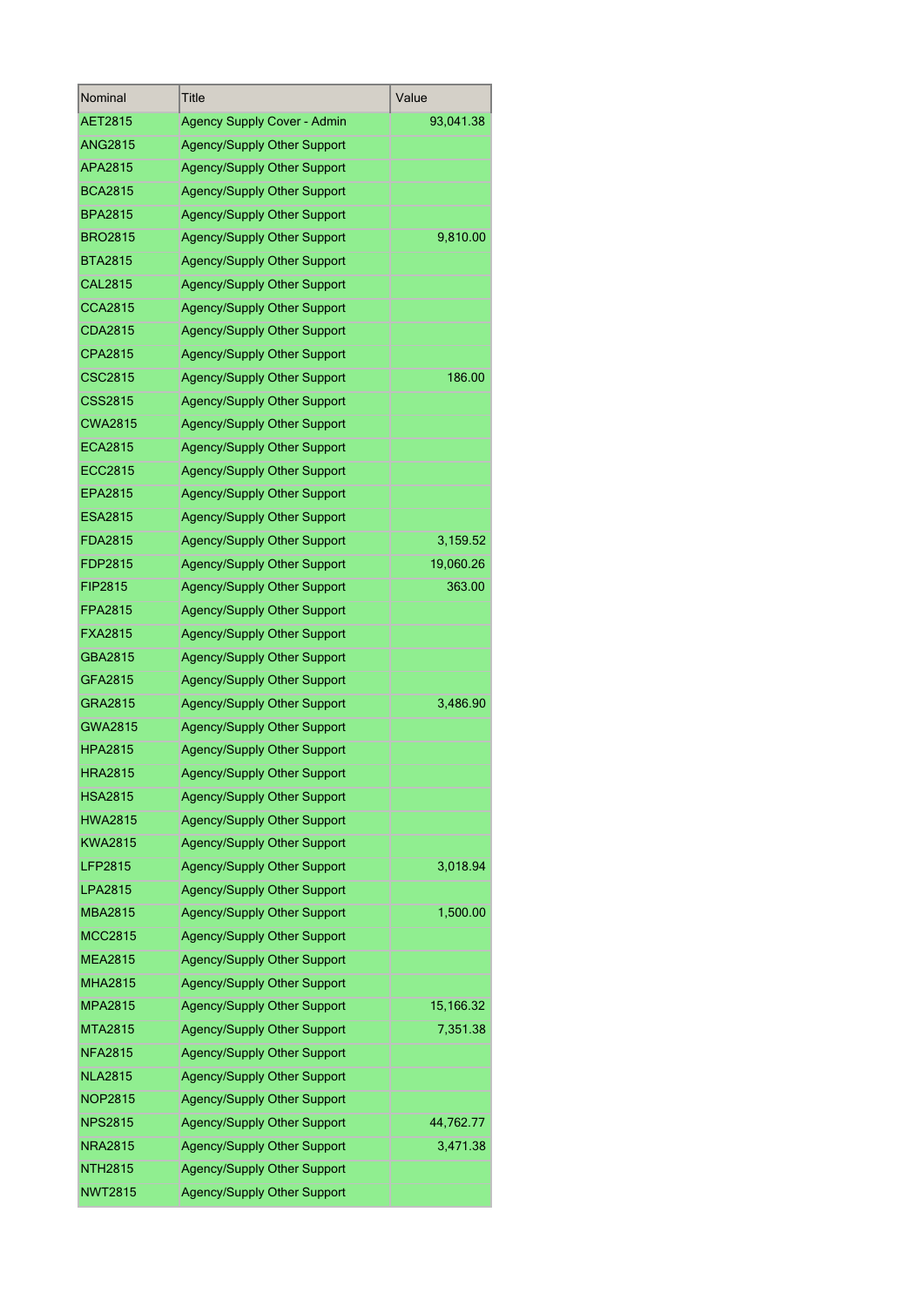| OKA2815                | Agency/Supply Other Support        |            |
|------------------------|------------------------------------|------------|
| <b>OMA2815</b>         | <b>Agency/Supply Other Support</b> | 330.00     |
| PIO2815                | <b>Agency/Supply Other Support</b> |            |
| <b>PKA2815</b>         | <b>Agency/Supply Other Support</b> |            |
| <b>PPA2815</b>         | <b>Agency/Supply Other Support</b> |            |
| <b>PSA2815</b>         | <b>Agency/Supply Other Support</b> | 11,707.89  |
| <b>RID2815</b>         | <b>Agency/Supply Other Support</b> |            |
| <b>RPA2815</b>         | <b>Agency/Supply Other Support</b> |            |
| RWS2815                | <b>Agency/Supply Other Support</b> |            |
| <b>RYA2815</b>         | <b>Agency/Supply Other Support</b> |            |
| <b>SBA2815</b>         | <b>Agency/Supply Other Support</b> | 4,810.89   |
| <b>SHA2815</b>         | <b>Agency/Supply Other Support</b> |            |
| <b>SHC2815</b>         | <b>Agency/Supply Other Support</b> |            |
| <b>SHL2815</b>         | <b>Agency/Supply Other Support</b> |            |
| SJA2815                | <b>Agency/Supply Other Support</b> |            |
| <b>STH2815</b>         | <b>Agency/Supply Other Support</b> | 537.00     |
| <b>SVA2815</b>         | <b>Agency/Supply Other Support</b> |            |
| <b>TDS2815</b>         | <b>Agency/Supply Other Support</b> |            |
| <b>TEC2815</b>         | <b>Agency/Supply Other Support</b> |            |
| TGW2815                | <b>Agency/Supply Other Support</b> |            |
| <b>TPA2815</b>         | <b>Agency/Supply Other Support</b> | 28,147.45  |
| <b>TSS2815</b>         | <b>Agency/Supply Other Support</b> |            |
| <b>TTA2815</b>         | <b>Agency/Supply Other Support</b> |            |
| <b>TTC2815</b>         | <b>Agency/Supply Other Support</b> |            |
| UTT2815                | <b>Agency/Supply Other Support</b> |            |
| <b>WCA2815</b>         | <b>Agency/Supply Other Support</b> |            |
| <b>WNA2815</b>         | <b>Agency/Supply Other Support</b> |            |
| <b>WPA2815</b>         | <b>Agency/Supply Other Support</b> |            |
| <b>WTA2815</b>         | <b>Agency/Supply Other Support</b> |            |
| <b>Grand Summaries</b> |                                    |            |
|                        |                                    | 249,911.08 |
| 59415.18               |                                    |            |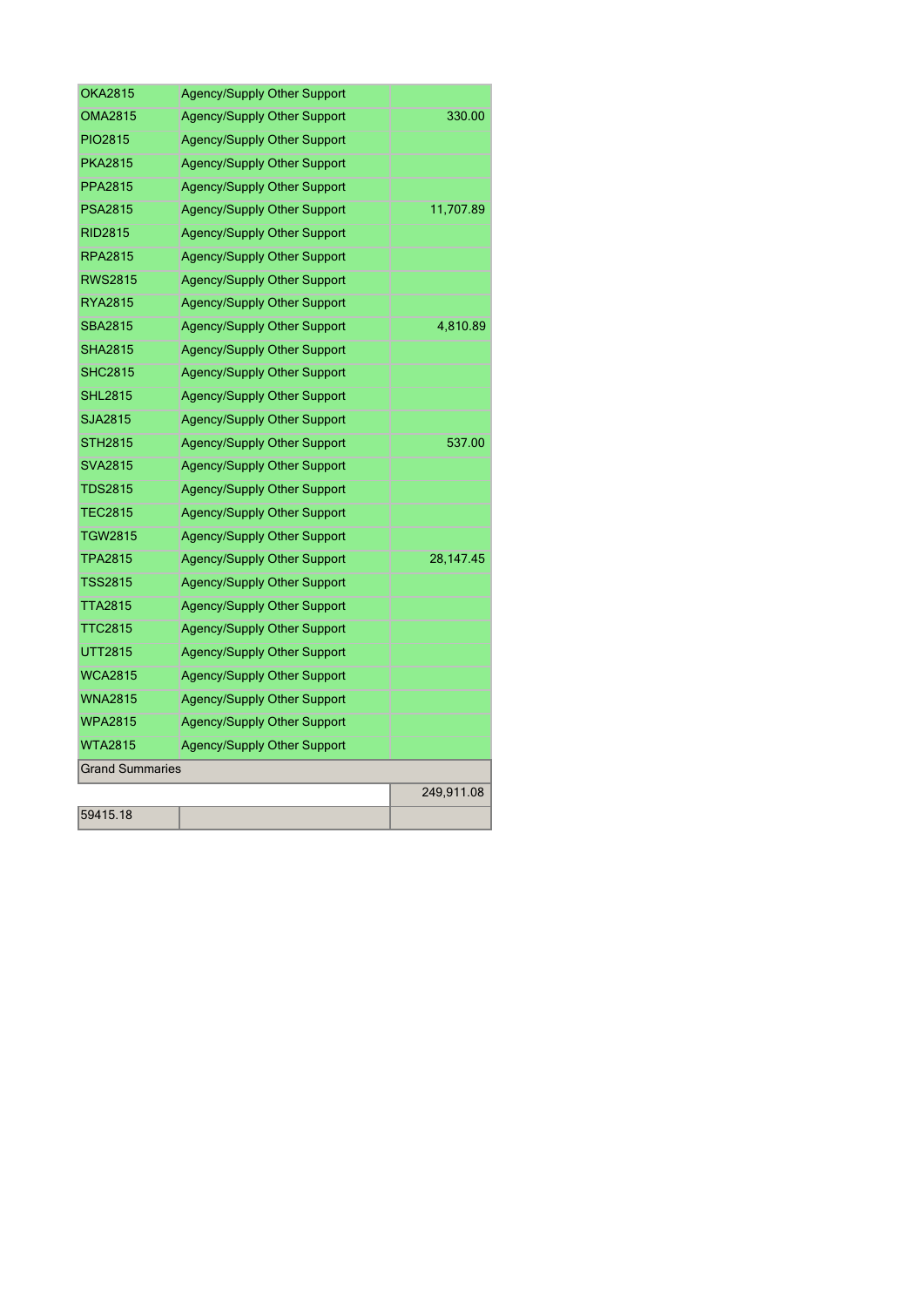| Nominal                | Title                                 | Value      |
|------------------------|---------------------------------------|------------|
| AWA2800                | Agency/Supply Teaching (Short Term)   | 990.00     |
| <b>BHA2800</b>         | Agency/Supply Teaching (Short Term)   | 40,608.94  |
| <b>KGA2800</b>         | Agency/Supply Teaching (Short Term)   | 32.078.95  |
| <b>LAE2800</b>         | <b>Agency Supply Cover - Teaching</b> |            |
| <b>NTA2800</b>         | Agency/Supply Teaching (Short Term)   | 113,139.72 |
| <b>Grand Summaries</b> |                                       |            |
|                        |                                       | 186,817.61 |
| 59415.18               |                                       |            |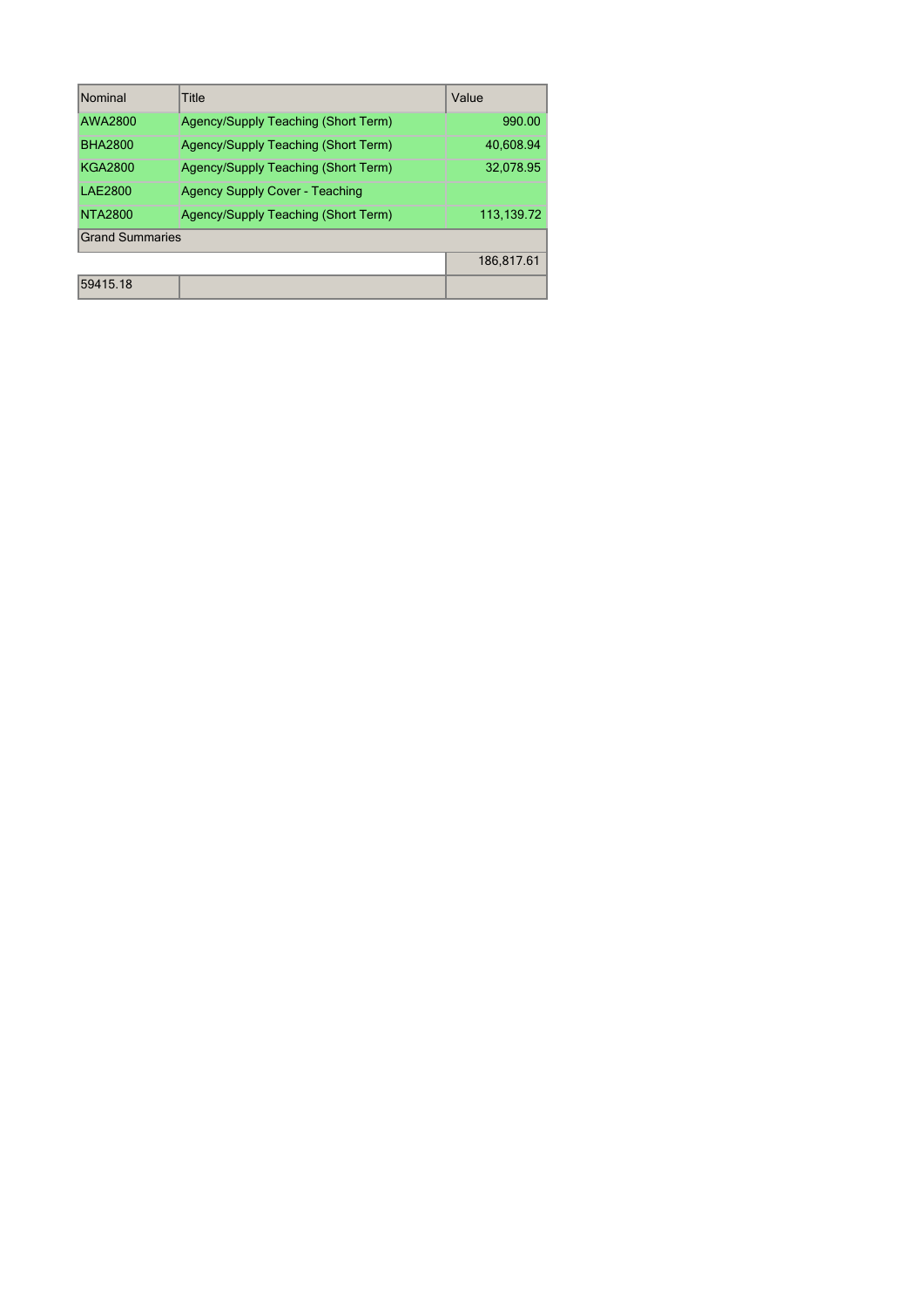| Nominal                | Title                              | Value  |
|------------------------|------------------------------------|--------|
| AWA2815                | <b>Agency/Supply Other Support</b> | 792.00 |
| <b>BHA2815</b>         | <b>Agency/Supply Other Support</b> |        |
| <b>KGA2815</b>         | <b>Agency/Supply Other Support</b> |        |
| LAF2815                | <b>Agency Supply Cover - Admin</b> |        |
| <b>NTA2815</b>         | <b>Agency/Supply Other Support</b> |        |
| <b>Grand Summaries</b> |                                    |        |
|                        |                                    | 792.00 |
| 59415 18               |                                    |        |